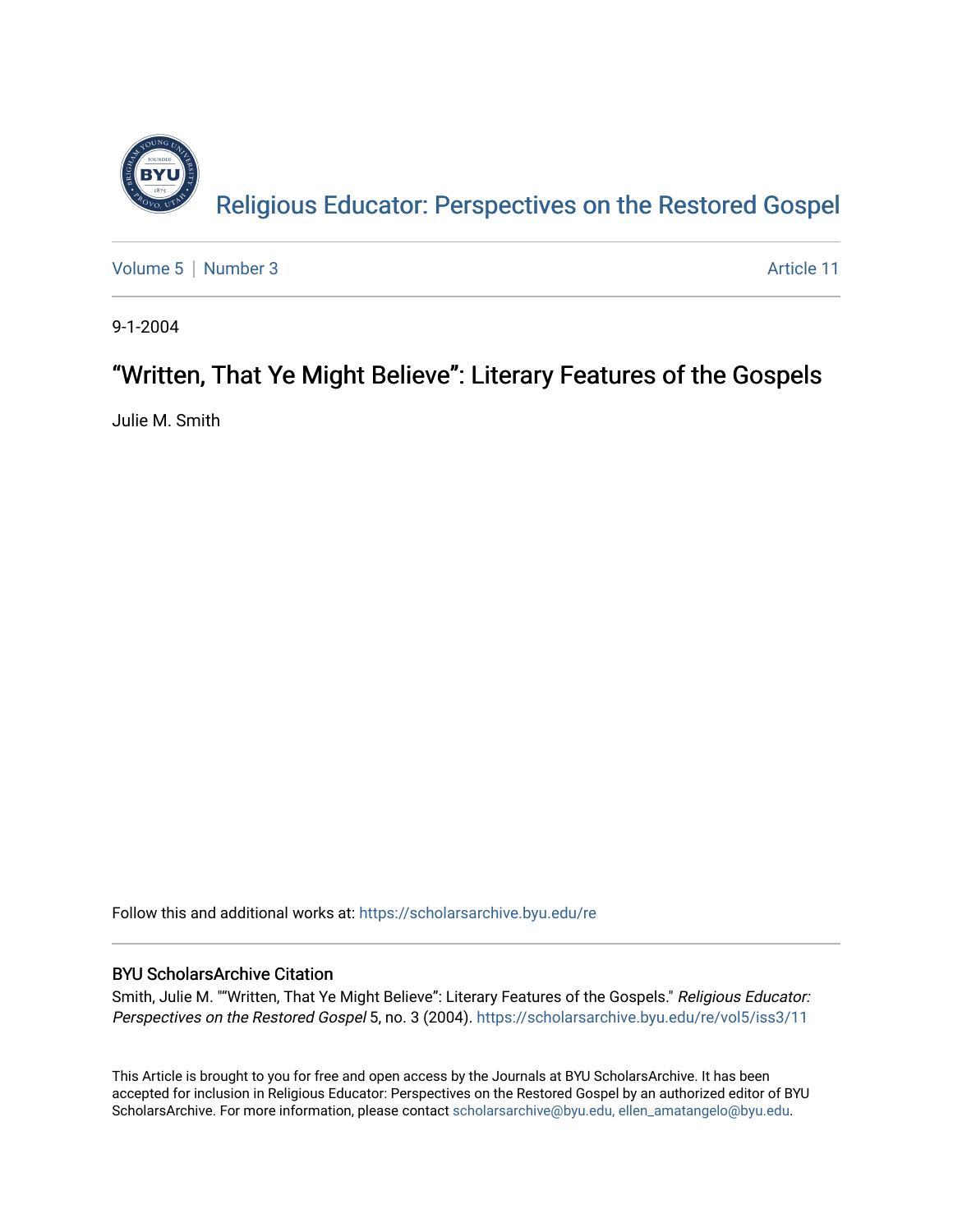# "Written, That Ye Might Believe": Literary Features of the Gospels

 *Julie M. Smith* 

*Julie M. Smith is a volunteer institute instructor in Austin, Texas. is a volunteer institute instructor in Austin,*

 If you want to know what tomorrow's weather will be, you don't look in the phone book. If you misplace a friend's phone number, you wouldn't expect to find it included in the latest Harry Potter book. And no one turns to nineteenth-century Russian novels for a little light reading at the beach. We know what to expect from phone books and popular novels because they are the familiar products of our culture. But when it comes to texts written in distant times and places, we are not always so sure what to expect. This is certainly true of the Gospels, where many of the features common to ancient writing are quite foreign to us.

 I will explore several literary features of the Gospels and offer practical suggestions for teaching them with the hope that increased familiarity with these writing techniques will improve understanding of the Gospels and lead to an increased testimony of Jesus Christ. As noted near the end of the Gospel of John, that text was "written, that ye might believe that Jesus is the Christ, the Son of God; and that believing ye might have life through his name" (John 20:31).

#### **Important Statements**

 The Gospel writers commonly use two statements that have rich meaning. To understand the first, we need to begin with Exodus 3. In verse 13, Moses asks God how he should respond when the people ask him what the name of God is. In verse 14, we read: "And God said unto Moses, I AM THAT I AM: and he said, Thus shalt thou say unto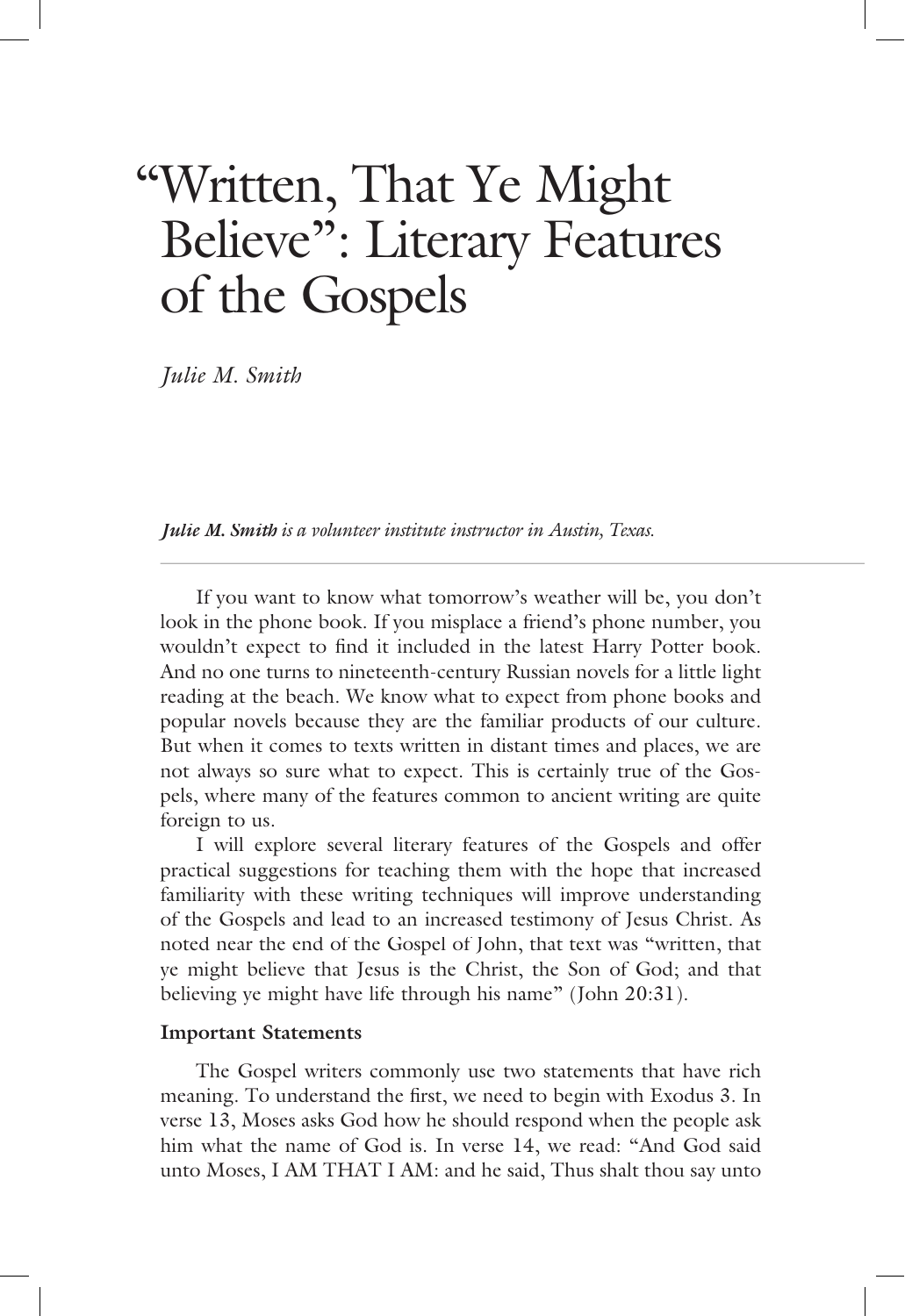the children of Israel, I AM hath sent me unto you." When the Old Testament was translated into Greek, "I am" was rendered with the Greek expression *eg*<sub>0</sub> *eimi*. Because this wording was associated with the name of God, Jews in Jesus's day regarded the expression as sacred and would have found a different way to express the idea "I am."

 When Jesus used this expression, He wasn't simply saying "I am"—He was identifying Himself with the God of the Old Testament. Jesus used this language in several passages.**<sup>1</sup>** Consider, for example, Luke 24:39, where Jesus is speaking to His disciples after the Resurrection: "Behold my hands and my feet, that it is I [eg<sub>0</sub> eimi] myself: handle me, and see; for a spirit hath not flesh and bones, as ye see me have." In this case, not only is Jesus presenting His resurrected body to the disciples, but also because of His use of "I am" (here translated "it is I"), He is identifying Himself with Jehovah. Similarly, the attempt to stone the Savior in John 8:59 (stoning was the penalty for blasphemy) is better understood when the reader realizes that Jesus testified that He is the God of the Old Testament in the preceding verse. Instructors should be aware of this usage so they can share its importance with their students. The passages in which it occurs take on a new level of meaning when we realize that Jesus Christ is teaching the people that He is, in fact, Jehovah.

One occurrence of *eg*<sub>0</sub> *eimi* is worthy of special attention: Matthew 28:20, Jesus's final words to His disciples in Matthew's Gospel. In this case, the expression that was translated into English as "I am with you" is an *eg*<sub>0</sub> eima statement with a difference: in Greek, the words eg<sub>0</sub> and *eimi* are separated, and the words for "with you" have been inserted in the middle. In other words, the Greek literally reads, "I with you am." In these, His parting words to the faithful, Jesus emphasized the idea that His Resurrection makes possible the reconciliation of humanity with God. The very placement of the words teaches the reality of the Atonement.

 A second noteworthy statement in the Gospels is usually translated as "verily, I say unto you" (sometimes "verily" is repeated). The Greek as verify, I say thro you (somethies verify is repeated). The creek<br>word translated as "verily" is *amen*, which is the origin of the English word *amen*. A modern translation of this usage might be "truly, truly I tell you." He uses these words as a method of verbal underlining; that is, the statement indicates that whatever follows it is of particular importance. Seminary students are probably already familiar with the idea of verbal underlining if they have teachers who say, "You *might* want to write this down because it *might* be on the test." Consequently, this is a statement that should be marked when it occurs because its use indicates that what comes next was deemed especially significant. This important statement occurs frequently as Jesus teaches.**<sup>2</sup>**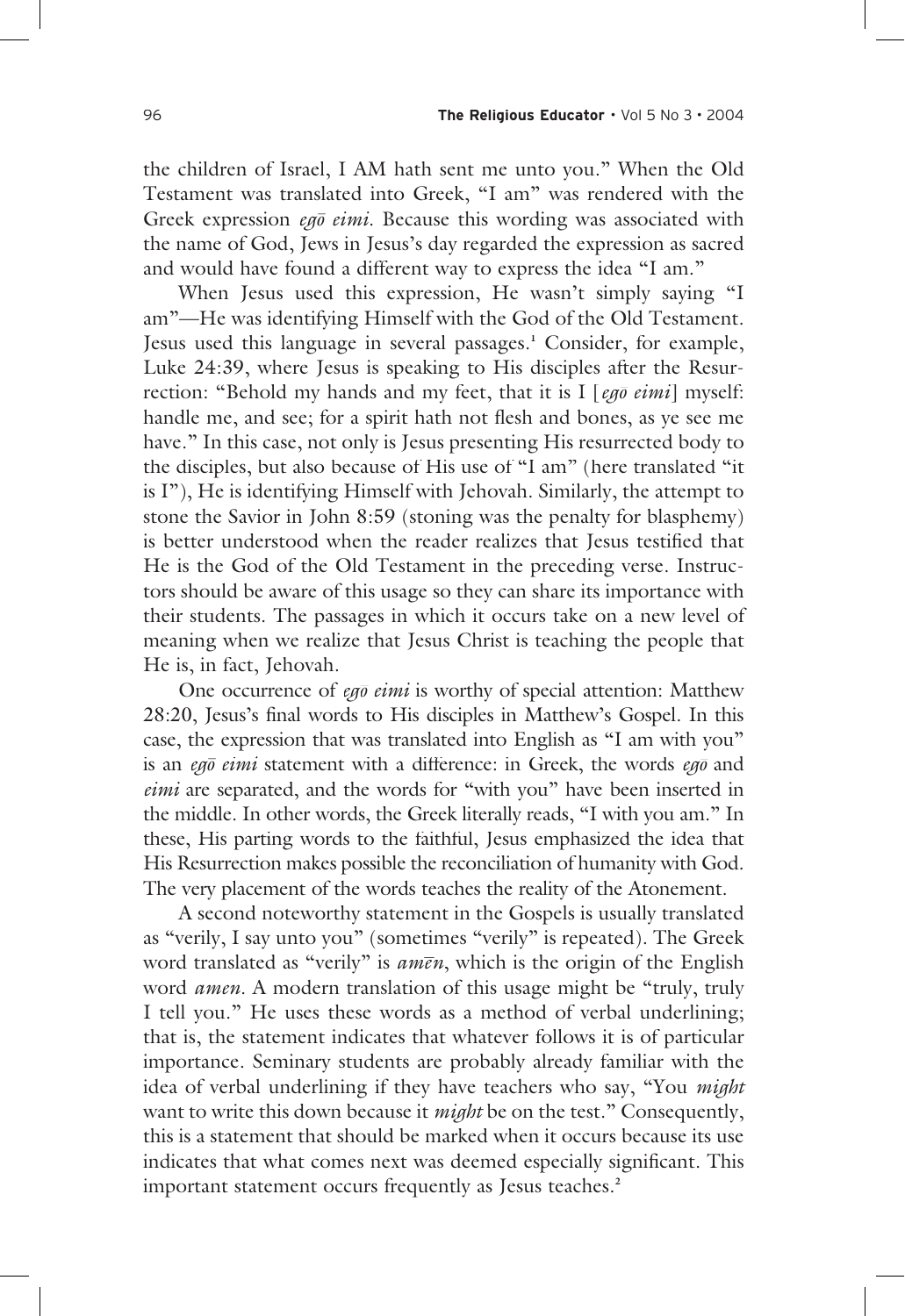There are several ways to teach students about "I am" and "verily" statements. Most simply, teachers could mark their scriptures ahead of time and then mention the statements to the class when discussing that passage. Alternatively, scripture chains could be made for either statement, with the student writing an explanatory note about the usage in the front of the scriptures (for example, "When Jesus uses the statement 'I am,' He is identifying Himself with the Jehovah of the Old Testament; see Matthew 14:27," or "When Jesus says, 'Verily, I say unto you,' He is indicating that whatever is said next is especially important; see Matthew 5:18") and then linking together all the instances of that statement with cross-references in the margins. An additional benefit of this approach is the opportunity it provides to look for patterns concerning what types of sayings are preceded by "verily I say unto you" and in what types of situations Jesus reveals Himself to be Jehovah. Another option is for the teacher to explain the two statements to the students, give them a handout listing all of the relevant verses, and then perhaps allow time to mark all the passages.

#### **Paired Examples**

 Frequently, stories or sayings about men and women are paired in the Gospels. This pattern is especially prominent in the Gospel of Luke, although it occurs to some extent in all four Gospels. One example of a paired saying is Luke 4:25–27: "But I tell you of a truth, many widows were in Israel in the days of Elias, when the heaven was shut up three years and six months, when great famine was throughout all the land; But unto none of them was Elias sent, save unto Sarepta, a city of Sidon, unto a woman that was a widow. And many lepers were in Israel in the time of Eliseus the prophet; and none of them was cleansed, saving Naaman the Syrian."

 In this case, Jesus uses an example involving a woman, the widow, and one involving a man, the leper, to make the same point: throughout the Old Testament, God showed mercy to those outside of Israel as well as to the Jewish people.

 The Gospel of Luke frequently includes paired examples. For example, the angelic appearances to Zacharias and Mary form a pair (see Luke 1:5–20 and 1:26–38). Although these stories have many similarities, they also have some key differences, such as Zacharias's and Mary's responses to the angel. Often, we can gain new insights by comparing and contrasting paired stories.**<sup>3</sup>**

Teachers may want to discuss with their classes the significance of this pattern. Points to bring out in the discussion might include the following: Jesus made sure that women knew they were included in the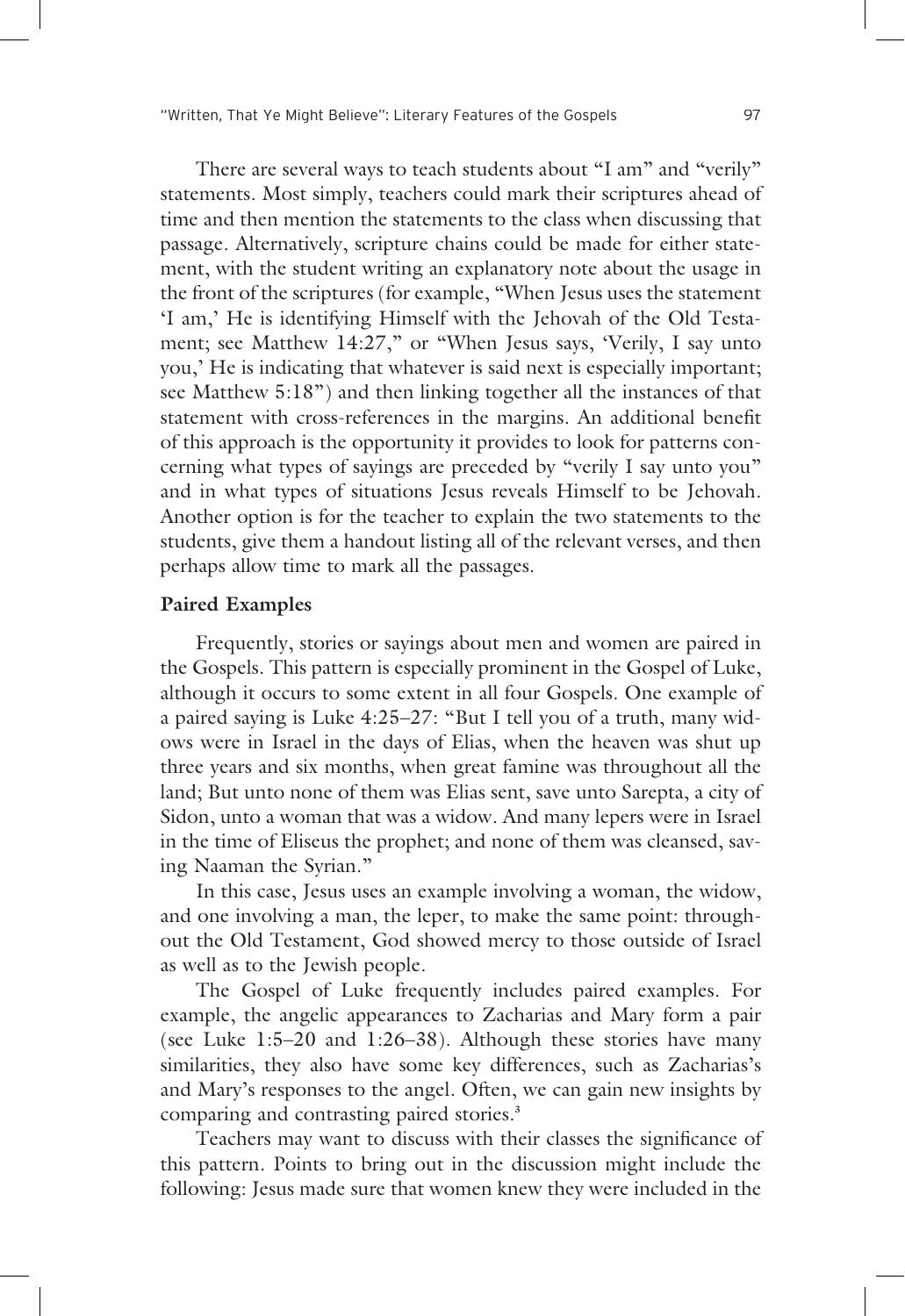gospel message; Luke, in writing about Jesus's life, made it clear to the audience that women played important roles in Jesus's ministry; and when we teach, we should be sure that all audience members feel that the message applies to them.

 Several different methods might be used to teach seminary students about paired examples. The simplest way is for the teacher to mark them in advance and share them with the class in the course of discussing each passage. Should the teacher desire to present all the paired examples in one lesson, one way to do this would be to explain the concept of paired examples, give students a handout listing the pairs, and then allow time for the students to mark the pairs in their scriptures. If desired, students can play a concentration-type game afterward in which each concentration card has one scripture reference and the card that matches it has the other passage necessary to form the paired example. Another option is for the teacher to develop an activity sheet with one column listing half of the pair and a second scrambled column listing the other half. Students then use their scriptures (perhaps working with a partner) to find the match. Although many of the matches are quite easy to find, because they are adjacent in the scriptures, some, such as Luke 13:16 and 19:9, are much more difficult to locate. Another option is for the teacher to make a handout with three columns: a reference in the first column, a description in the middle column (such as "Jesus teaches that God's mercy extends beyond the people of Israel"), and the matching reference in the third column. Then, the teacher cuts the chart into pieces and places them in an envelope. Students use their scriptures to reassemble the chart.

#### **Intratextuality and Intertextuality**

*Intratextuality* refers to the relationship between two stories within the same text; *intertextuality* considers the relationship between two stories in different texts (in this case, in different books of scripture).

 Intratextuality is an important aspect of the scriptures to consider because of the constraints under which the Gospel writers labored. As John 21:25 indicates, there wouldn't be room on earth for books enough to adequately present the life of Jesus Christ. Although perhaps not as difficult as writing on metal plates, writing the Gospels was still incredibly time-consuming, laborious, and expensive by modern standards. One of the ways that the writers pressed the most information into the least space was to be sure that not only would each passage convey an important lesson, but that additional meaning could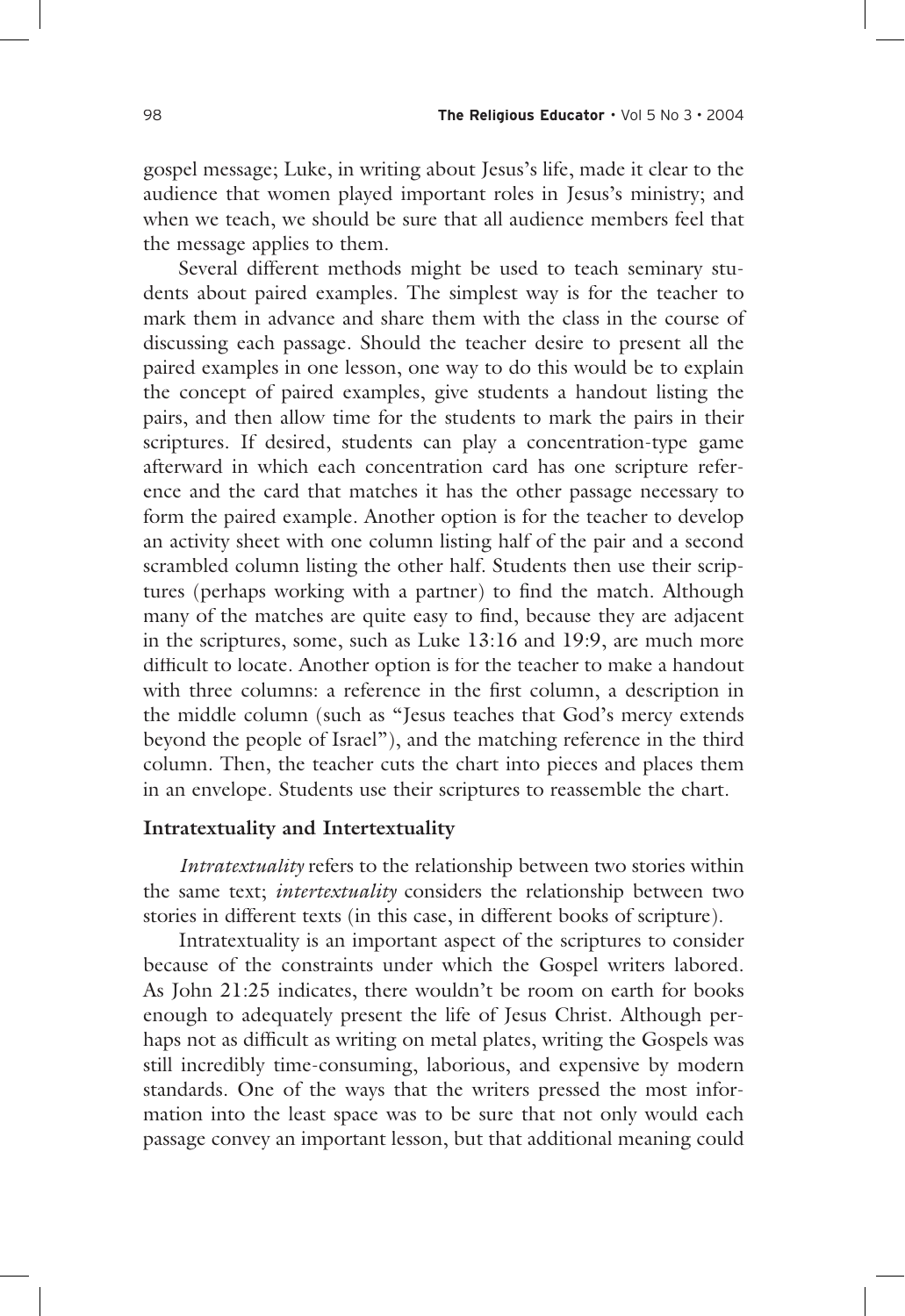be gleaned when passages were read in light of other passages. By comparing and contrasting passages, we can learn more than we can from considering the passages in isolation.

 In some cases, Jesus Himself suggests that intratextual reading can help us better understand the scriptures. For example, after the two feeding miracles, Jesus asked His disciples: "Having eyes, see ye not? and having ears, hear ye not? and do ye not remember? When I brake the five loaves among five thousand, how many baskets full of fragments took ye up? They say unto him, Twelve. And when the seven among four thousand, how many baskets full of fragments took ye up? And they said, Seven. And he said unto them, How is it that ye do not understand?" (Mark 8:18–21).

 Clearly, Jesus intended for His disciples to compare the two feeding miracles (see Mark 6:33–44 and Mark 8:1–9) and to learn something that is not apparent in either story but becomes evident when we consider them side by side. Also, the numbers involved are apparently significant, perhaps symbolic. What a far cry from some scholars who claim that the presence of two feeding miracle stories in this Gospel is evidence of sloppy editing on Mark's part and that the differing numbers in them suggest that no one got the story straight!

 A second example where the arrangement of the stories can lead to greater insight is Mark 12:40–14:9, which has the following pattern:

1. The widow donates money to the temple (see Mark 12:40–44).

2. Jesus teaches about true discipleship in the last days (see Mark 13).

3. The woman anoints Jesus (see Mark 14:1–9).

In this case, we see real-life examples of Jesus's teaching about discipleship manifested in the stories of the two women who act as true disciples.

 Mark 5:25–34, which relates the story of the woman with the hemorrhage who was healed through touching Jesus's hem, can also benefit from intratextual reading. The careful reader will recall Mark 3:10 ("For he had healed many; insomuch that they pressed upon him for to touch him, as many as had plagues") and Mark 6:56 (the sick "besought him that they might touch if it were but the border of his garment: and as many as touched him were made whole"). These two verses from the same Gospel add new light to the story in chapter 5. They remind the reader that healing was not an uncommon event in Jesus's ministry. Second, these verses encourage the reader to ponder why Mark chose to relate the incident in chapter 5 at length instead of developing the events related in 3:10 and 6:56. While there are many possible answers to this question, one worthy of exploration is that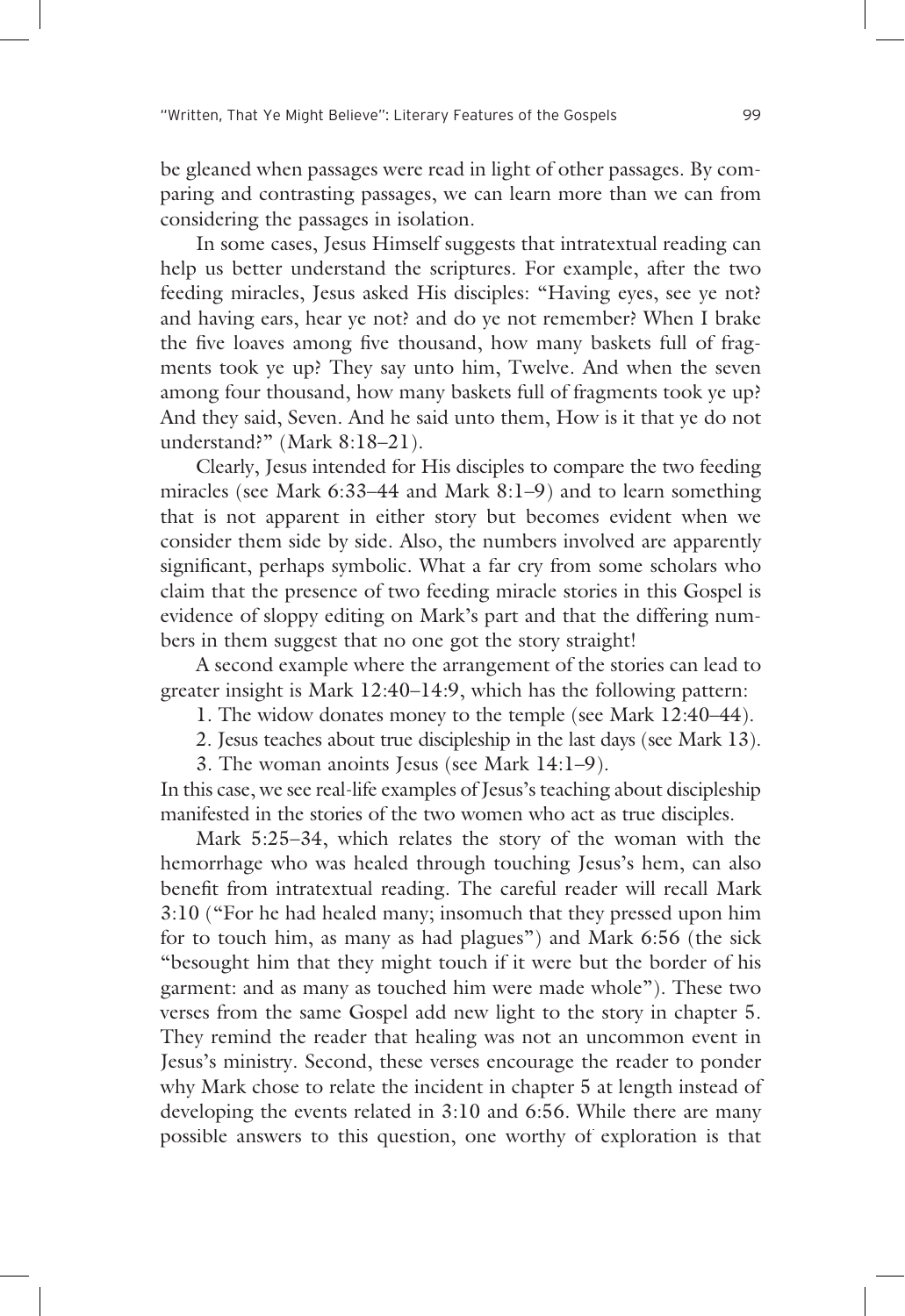the healing in 5:25–34 teaches about more than Jesus's healing power (which would have been accomplished by including any of these three events in the Gospel record). The careful reader would therefore look for what else is taught in this passage.

 Intertextuality would have us ask of this passage: What other stories does this one remind me of? In this case, our horizon is a little broader; we want to consider similar stories in all of the scriptures, not just in the Gospel of Mark. One point of comparison could be other occasions when someone was raised from the dead (see 1 Kings 17:17-24 and 2 Kings 4:18–37). By studying these Old Testament stories, the reader might come to many different conclusions:  $(1)$  Jesus is affirming His status as a prophet by doing what Old Testament prophets did, (2) Jesus shows that He is more than a prophet because He is able to raise the dead immediately without the intermediary steps required by the Old Testament prophets (see 1 Kings 17:21 and 2 Kings 4:32–35), and (3) in all of these stories and, in fact, in all occasions in the scriptures when a resurrection or raising from the dead is described at any length, women are present.

 Another way in which intertextual study of the Gospels can be useful is that it can help the reader realize that, on many occasions, Jesus's words are either quotations of or allusions to Old Testament texts. Although the footnotes indicate some of these, they do not include all of them. For example, Jesus's statement that "ye have the poor with you always" (Mark 14:7) has struck some readers as a recognition of the futility of trying to end poverty. However, Jesus's statement does not exist in isolation; He is quoting Deuteronomy, where the context makes clear that, far from condoning poverty, Jesus expects His disciples to help those in need: "For the poor shall never cease out of the land: therefore I command thee, saying, Thou shalt open thine hand wide unto thy brother, to thy poor, and to thy needy, in thy land" (Deuteronomy 15:11). Similarly, the reader who notes that all of Jesus's responses to Satan's temptations (see Matthew 4:4, 7, and 10) are Old Testament quotations will realize that there are important lessons here. When read in their Old Testament context, the quotations that Jesus used have additional meaning (see especially Deuteronomy 8:1–10). The careful student will also learn the following from Jesus's use of scriptures: when He used them, how He used them, and why He used them. Satan's (mis)use of scripture in Matthew 4:6 (see Psalms 91:9–12) is also revealing.

 In addition to quotations and allusions, intertextual reading considers events and stories. For example, when Jesus prepares for His entry into Jerusalem, He tells the disciples to "find a colt tied, whereon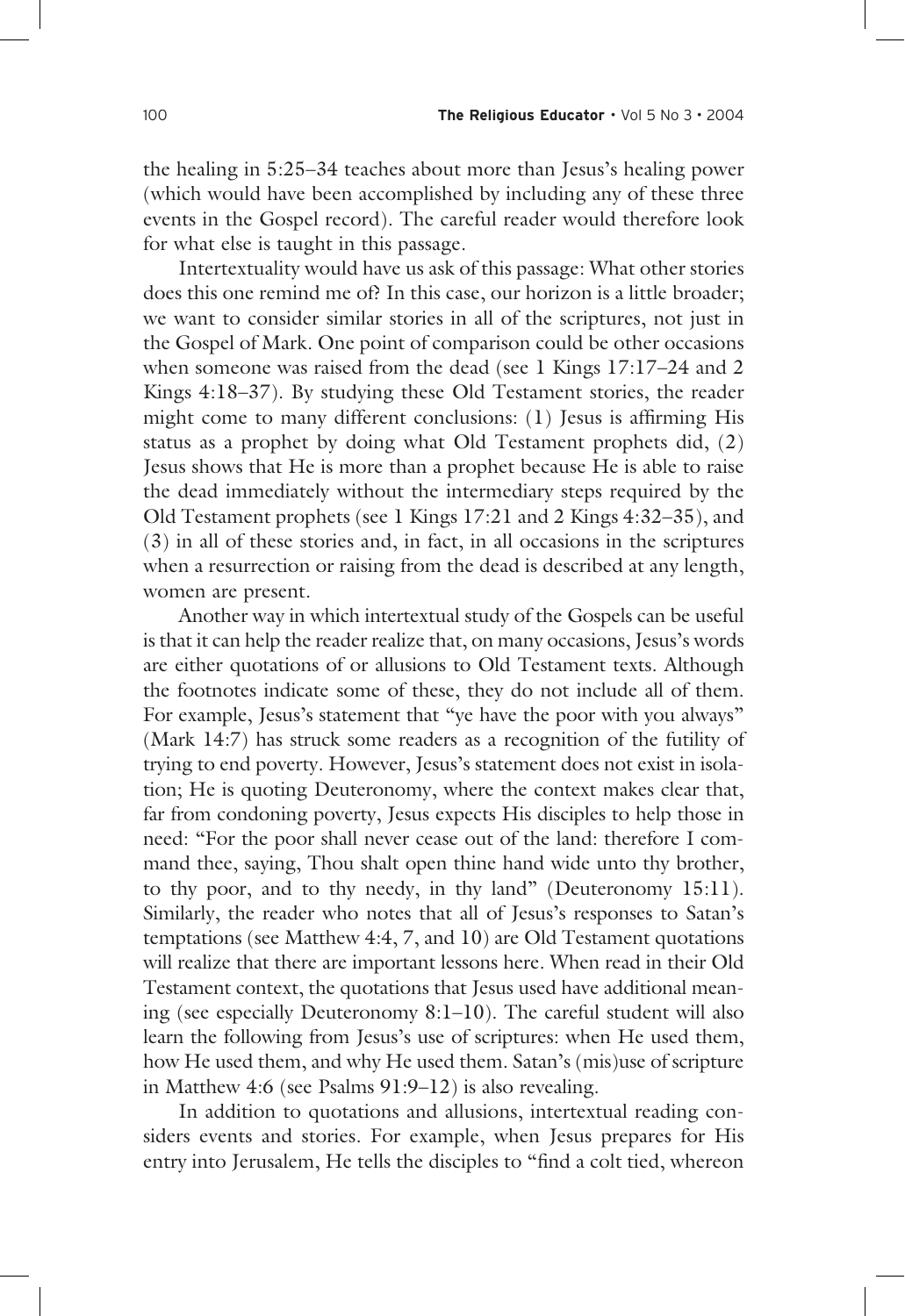never man sat; loose him, and bring him" (Mark 11:2). Why does He do this? One useful way to approach this question is to consider what significance His actions might have when viewed in light of the Old Testament background. Consider Zechariah 9:9: "Rejoice greatly, O daughter of Zion; shout, O daughter of Jerusalem: behold, thy King cometh unto thee: he is just, and having salvation; lowly, and riding upon an ass, and upon a colt the foal of an ass." Clearly, Jesus's actions fulfill prophecy and are meant as a testimony to the people that He is the promised Messiah. But why does it need to be an animal "whereon never man sat" (Mark 11:2)? Verses 32–34 in 1 Kings chapter 1 may provide a clue: "And king David said, Call me Zadok the priest, and Nathan the prophet, and Benaiah the son of Jehoiada. And they came before the king. The king also said unto them, Take with you the servants of your lord, and cause Solomon my son to ride upon mine own mule, and bring him down to Gihon: And let Zadok the priest and Nathan the prophet anoint him there king over Israel: and blow ye with the trumpet, and say, God save king Solomon."

 In this case, the fact that Solomon is riding upon David's mule indicates that he is the one chosen to be king. Therefore, when Jesus makes clear that He wants an animal with no previous rider, He is suggesting that His kingship is unique—it fits the pattern and procedure of Israel but at the same time transcends it. When the reader is unaware of the Old Testament background of the Gospels, Jesus's words and actions can lose some of their meaning. Making an effort to read the Gospels with the Old Testament in mind can remedy this problem.

 When it comes to teaching seminary students about intratextual and intertextual reading techniques, there is no magic formula. However, periodically asking students, "Does this remind you of any Old Testament stories (or other events in this Gospel)?" may yield rich results.**<sup>4</sup>** Of course, the footnotes are an invaluable reference, and students should actively use them. But not all relevant cross-references are found in the footnotes. One way to explore connections on your own is to use the electronic scriptures at **www.lds.org.** By typing in some of the main words from a phrase or story, we might find connections to other texts. For intratextual readings, it may be useful to keep a chart in the classroom containing brief descriptions of the stories that have already been studied. Then, students can scan the chart and consider whether the story currently being studied has any interesting parallels to the others. When intratextual or intertextual parallels are found, students will benefit from noting the cross-reference in their scriptures to aid them in future study.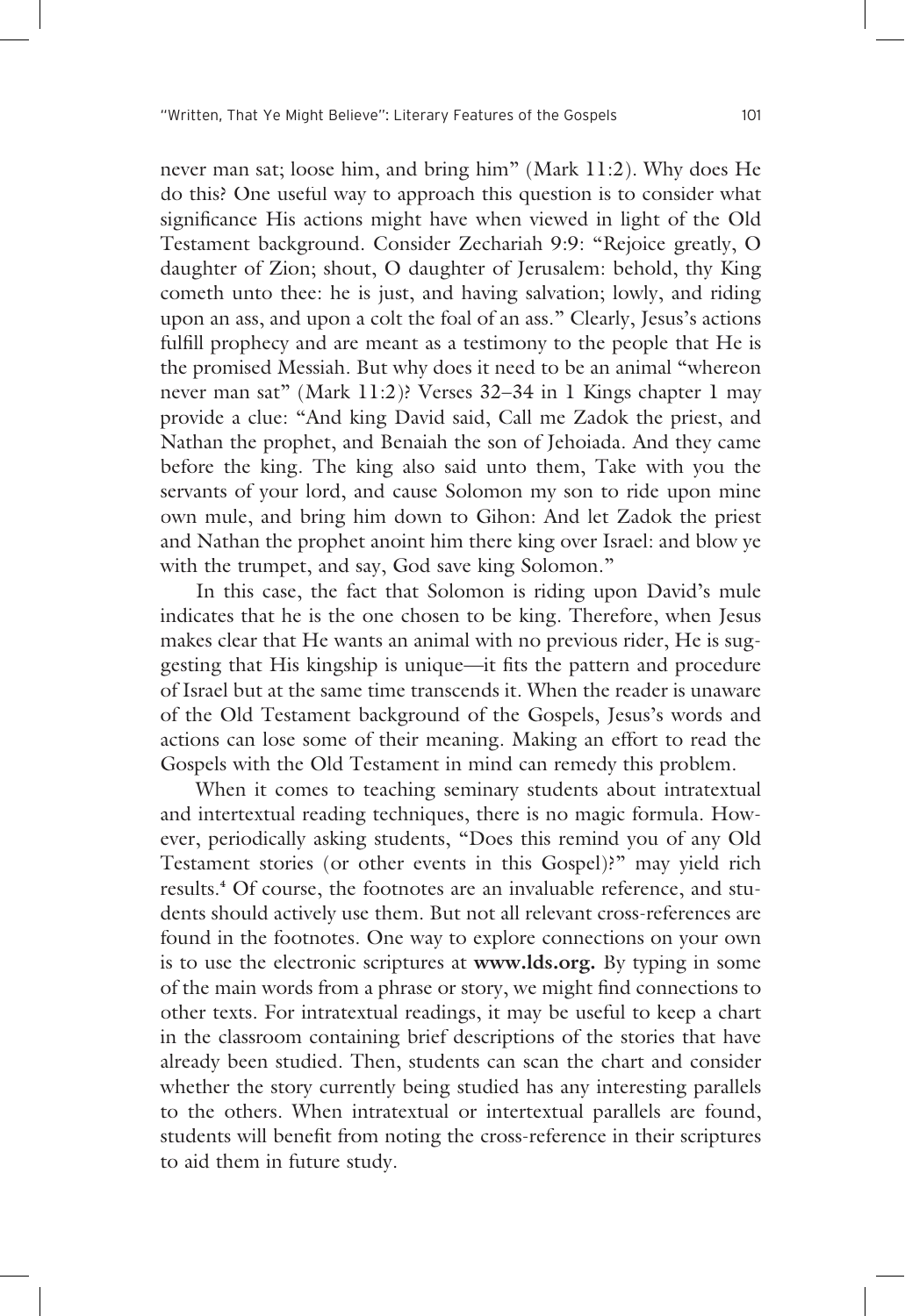#### **Reading for Details**

A final technique is to look closely at the details in a text. To demonstrate how this may be done and what insights can be gained from the process, John 4 will be used as an example. In our examination of John 4, we'll also rely on intertextual and intratextual reading.

 Consider verse 4, which describes Jesus's travels: "And he must needs go through Samaria." At this point, a careful reader would consult a map and notice that when traveling from Judea to Galilee (see verse 3), a traveler does not necessarily have to go through Samaria. Consequently, the detail-oriented reader realizes that verse 4 describes not a geographical necessity but a theological one. This leads to a useful question to ponder while reading the rest of this chapter: Why did Jesus go to Samaria?

 The next three verses establish that the story involves a man, a woman, and a well. If we consider what Old Testament stories had similar settings, we find several: Isaac (technically, his servant) and Rebekah (see Genesis 24:10–28), Jacob and Rachel (see Genesis 29:1–11), and Moses and Zipporah (see Exodus 2:15–21). Notice that all of these involve couples who will later marry. Of course, Jesus does not marry the woman at the well, but this setting suggests that she will enter into covenants with Him, which the scriptures sometimes symbolize as a marriage between the Lord and His people: "Turn, O backsliding children, saith the Lord; for I am married unto you: and I will take you one of a city, and two of a family, and I will bring you to Zion" (Jeremiah 3:14). One other detail helps establish a setting that is more than just a setting: John 4:6 notes that it was the sixth hour (that is, around noon). Why include this detail? This would have been an unusual time to draw water; most women would have completed this chore earlier in the day, both to avoid the heat and to have water for their households throughout the morning. We have a hint that this woman may be avoiding other people. The careful reader will recall that in the previous chapter, Nicodemus came to Jesus "by night" (John 3:2). We could consider the following: In what ways might the woman's and Nicodemus's approaches to Jesus be understood symbolically? In what ways are they different? What do they have in common?

 As the above discussion of John 4:4–6 shows, a focus on the details allows the reader to interact with the text in a new way. As questions about details are considered, the student has an opportunity to ponder, and it is this pondering that creates an opportunity for the Spirit to whisper truth. Another benefit of studying details in the scriptures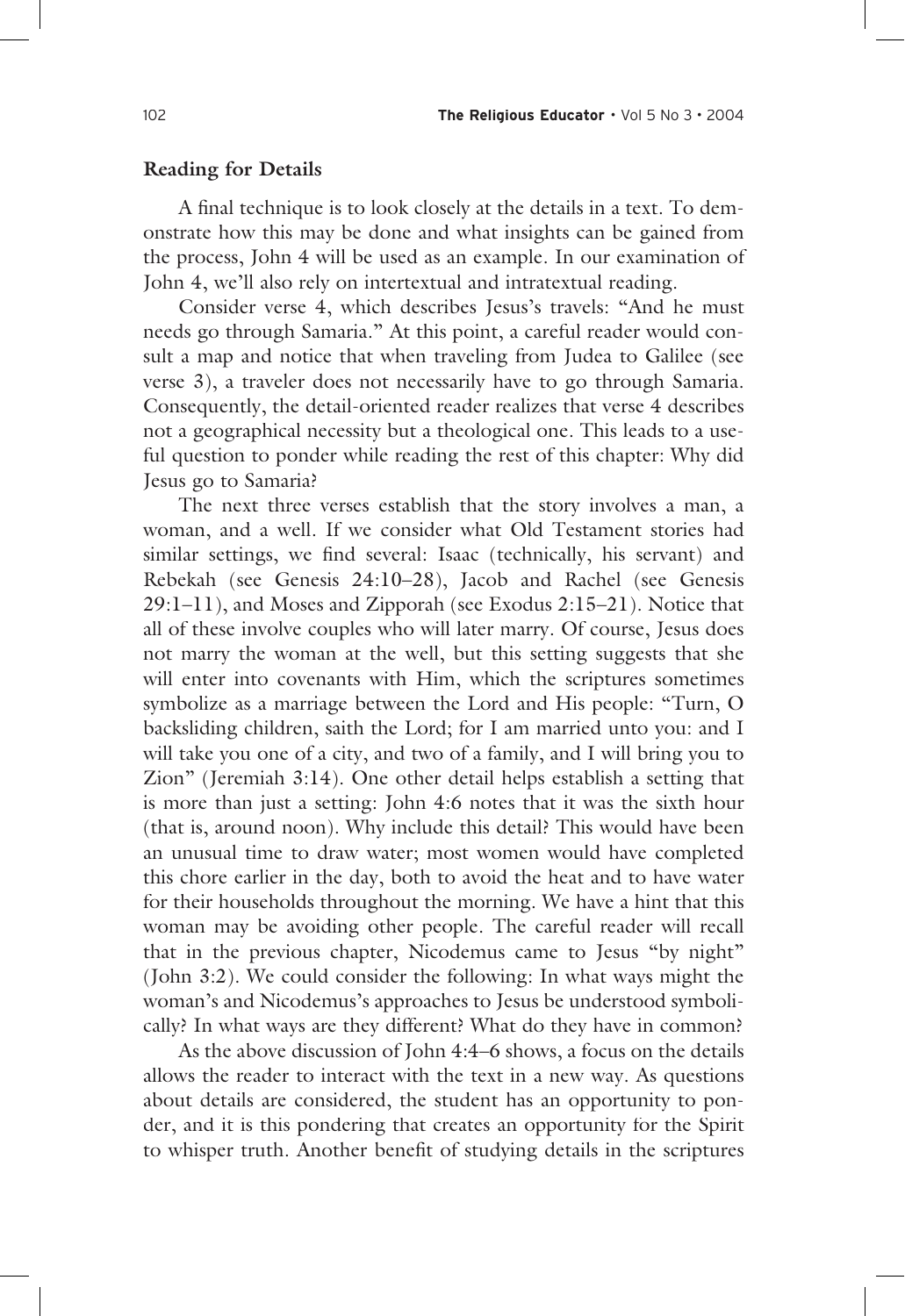is that we'll never run out of them; scripture study can always be new and interesting and never dull or repetitious.

 Although a detailed study of John 4 is well beyond the scope of this article, one more detail should not escape the reader's attention. Consider John 4:28. Remember that, at the beginning of the story, the woman's sole motivation was to fill her waterpot. But by the end, because of her conversation with Jesus Christ, she has undergone a transformation substantial enough that she forgets her waterpot. She is so eager to share with others the truths that she has learned that her daily chores pale in significance. In the subtly humorous detail of the abandoned waterpot, we find evidence of her spiritual awakening and her new priorities.

 Again, there is no simple way to get seminary students to read for details, but the following ideas may help teachers accomplish that goal. Direct students to consider the details *before* the passage is read: "As we read verses 5–7, please focus your attention on the details in this passage." Ask direct questions: "Why do you think Matthew included this detail in the record?" "Do you think it might be symbolic that Nicodemus met Jesus at night?" "Why do you think John mentions that Jesus had to go through Samaria?" As teachers do this, they establish the habit of attention to detail that will become ingrained in their students. Although teachers don't want to get bogged down with details, they should periodically consider focusing on the details in a passage so that students will internalize this reading approach and be able to use it in their own scripture study.

The CES Current Teaching Emphasis states that "we are to help students understand the scriptures and the words of the prophets, identify and understand the doctrines and principles found therein, and apply them in their lives in ways that lead to personal conversion."**<sup>5</sup>** The teaching techniques described in this article are designed to help students meet the first third of that goal. It is crucial that teachers remember to incorporate the identification of doctrine and personal application in each lesson.

 As written documents, the Gospels contain important literary features. Paying attention to details, important phrases, and paired examples, as well as reading intratextually and intertextually, will help us to better comprehend the message of the Gospels, which, in turn, means that we can gain a better understanding of Jesus Christ and His earthly ministry. RE